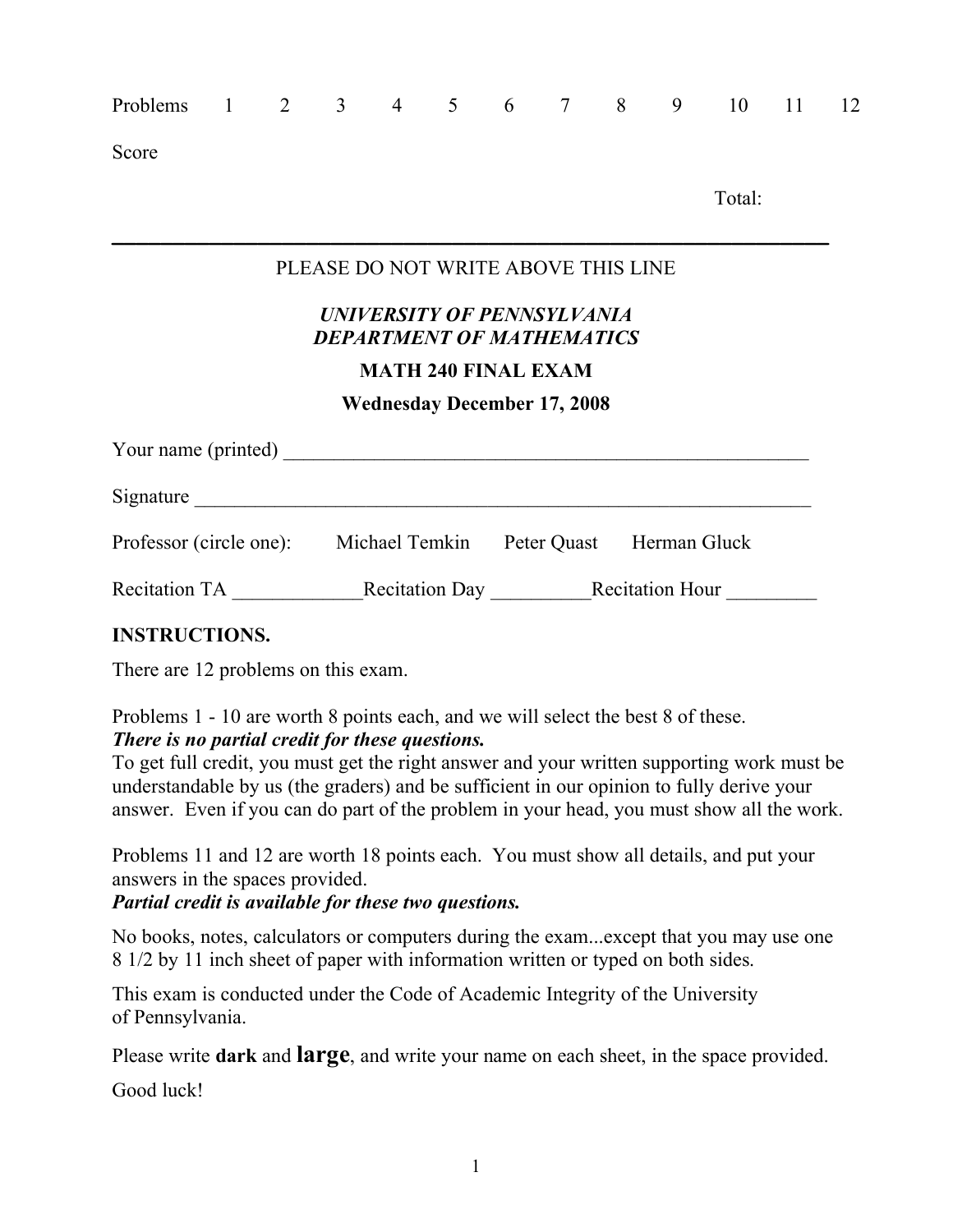**Problem 1.** Solve the system of linear equations

$$
2x + 3y + z = 1\n2y + 3z = -1\nx + 3y - z = -4
$$

and find the value of y .

CIRCLE ONE OF THE FOLLOWING ANSWERS.

(a)  $-2$  (b)  $-1$  (c) 0 (d) 1 (e) 2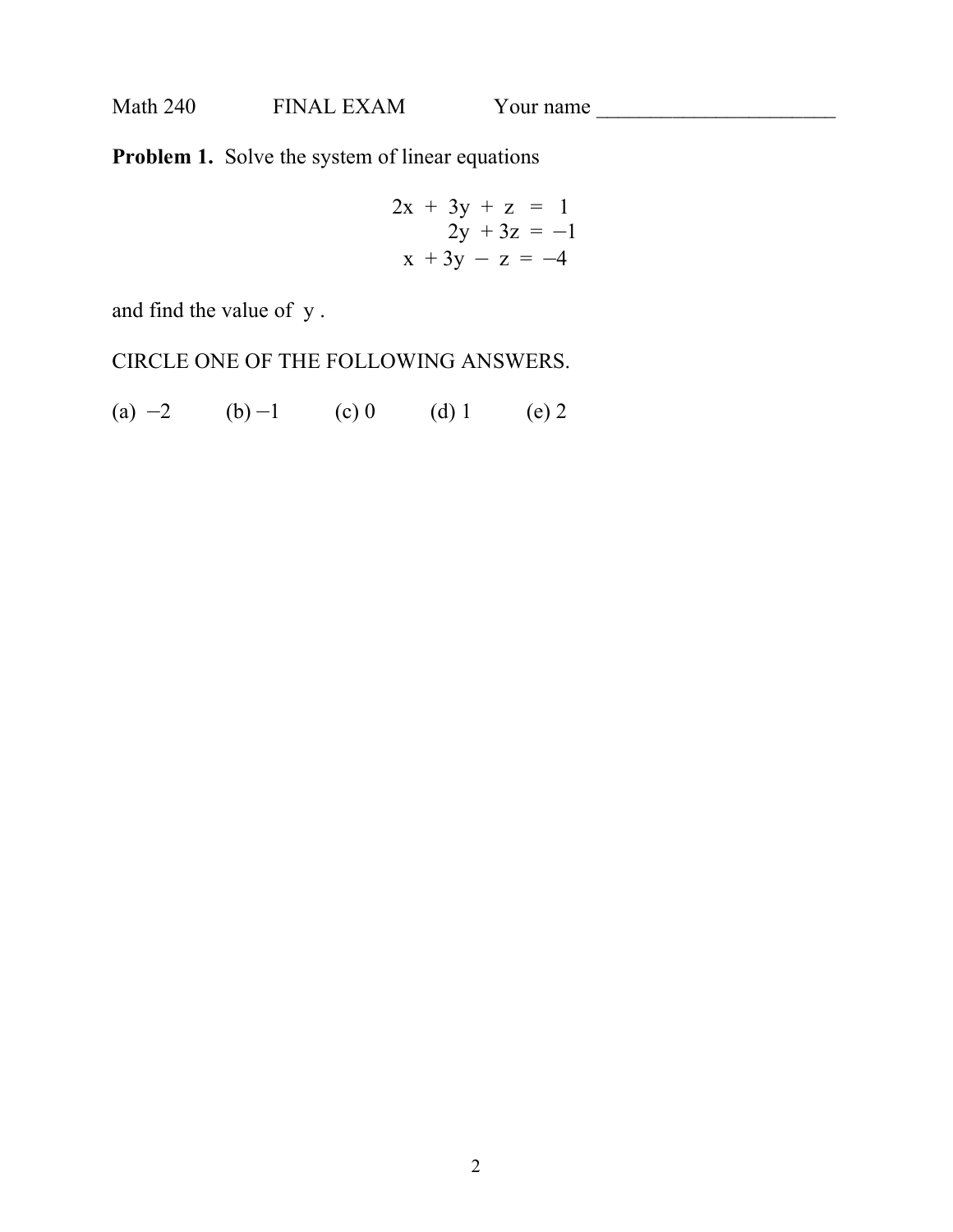**Problem 2.** Find  $det(A^{-1}BA)$ , where

$$
A = \begin{pmatrix} 1 & 0 & 0 \\ -5 & -2 & 0 \\ 3 & -5 & 3 \end{pmatrix}
$$

and

$$
B = \begin{pmatrix} 2 & 3 & 0 \\ 4 & 1 & 2 \\ -1 & -2 & 0 \end{pmatrix}
$$

CIRCLE ONE OF THE FOLLOWING ANSWERS.

(a)  $-2$  (b)  $-1$  (c) 0 (d) 1 (e) 2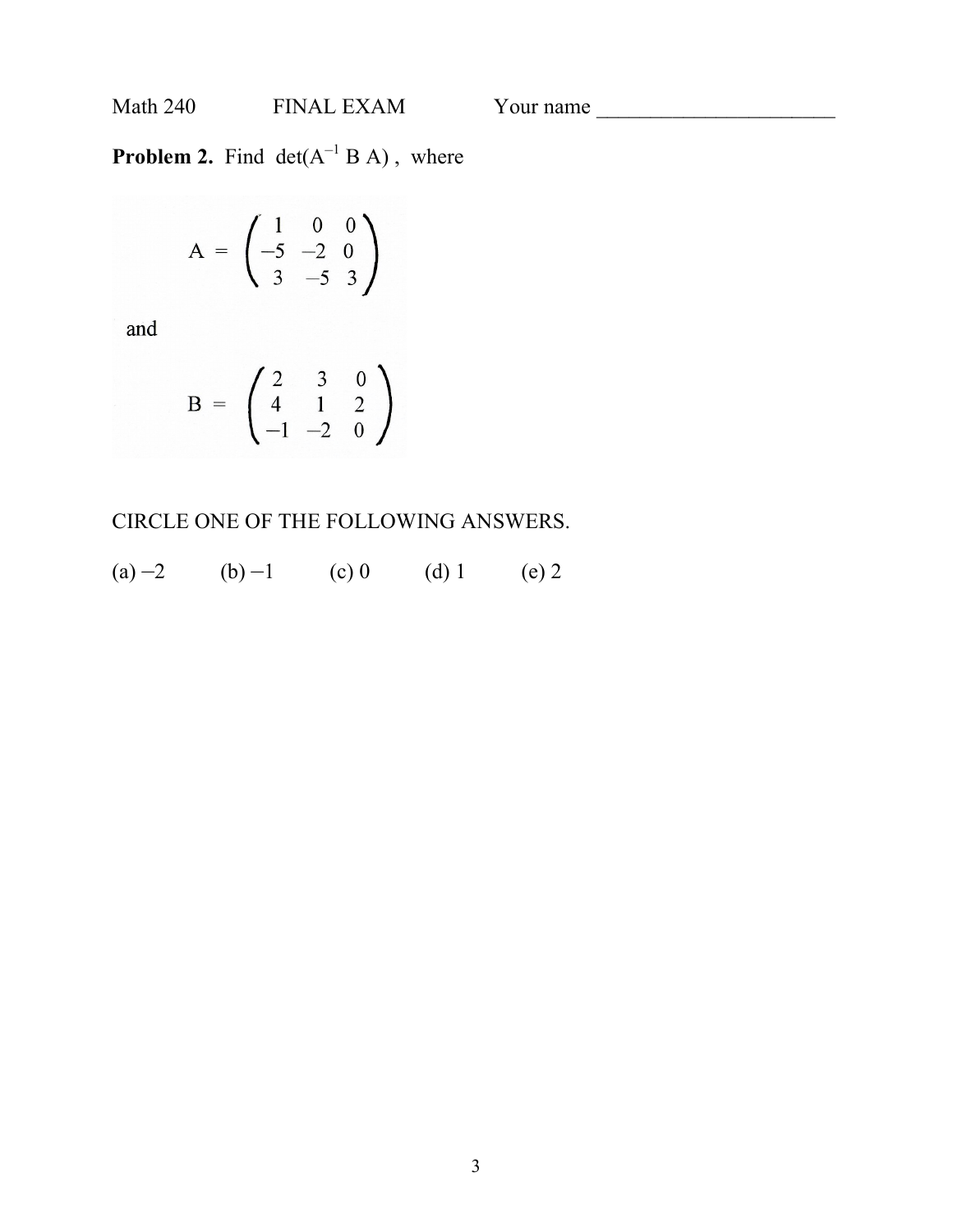**Problem 3.** Let M be the matrix

$$
\begin{pmatrix} 1 & 2 & 3 \ 1 & 3 & 4 \ -1 & -2 & -2 \end{pmatrix}
$$

Compute the sum of the elements in the last **column** of  $M^{-1}$ .

CIRCLE ONE OF THE FOLLOWING ANSWERS.

(a)  $-2$  (b)  $-1$  (c) 0 (d) 1 (e) 2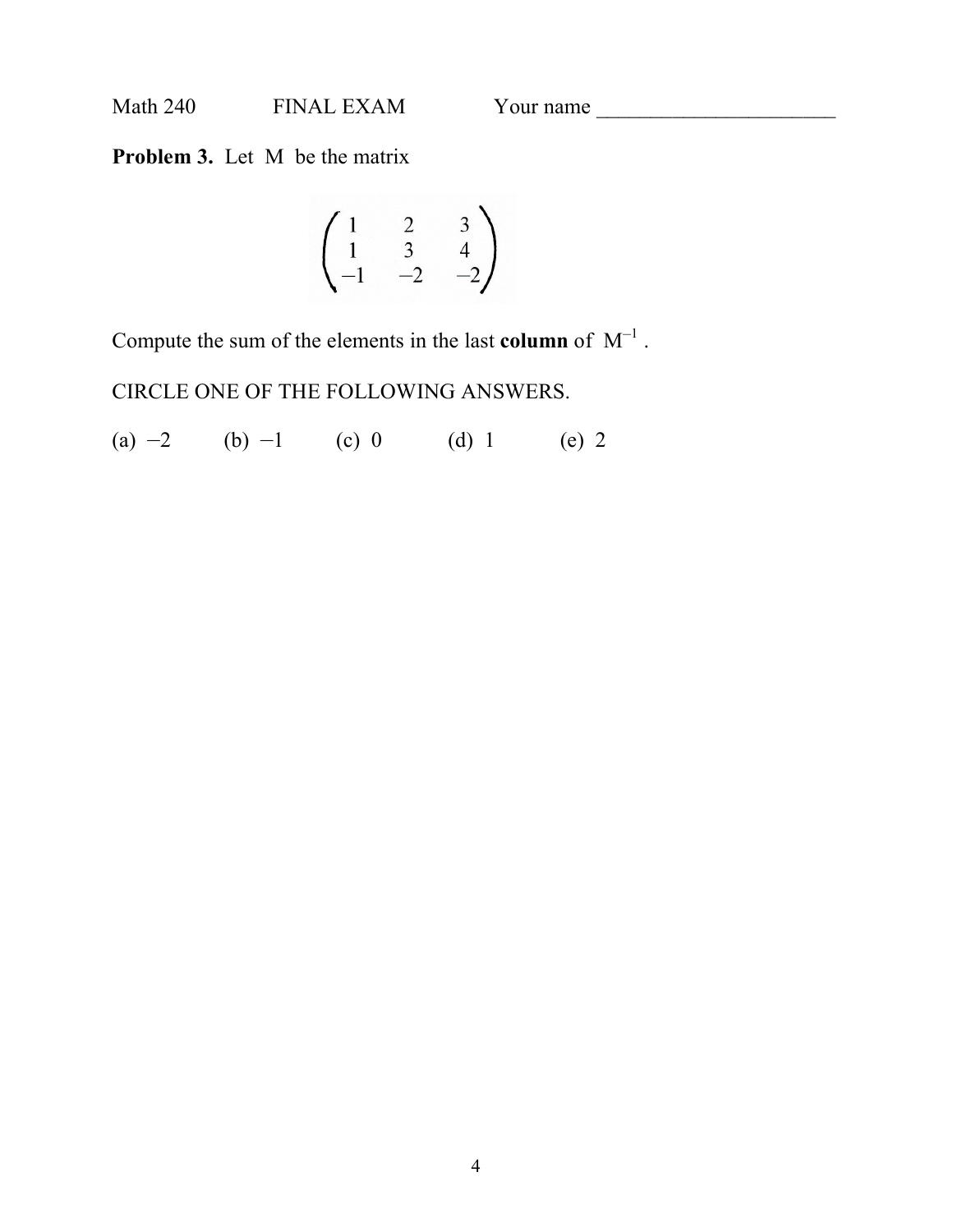**Problem 4.** Start with the vector field  $V = x^3y i + y^3z j + z^3x k$ , compute the divergence of the gradient of the divergence of V , and evaluate the answer at the point  $(1, 0, 1)$ .

CIRCLE ONE OF THE FOLLOWING ANSWERS.

(a)  $-12$  (b)  $-6$  (c) 0 (d) 6 (e) 12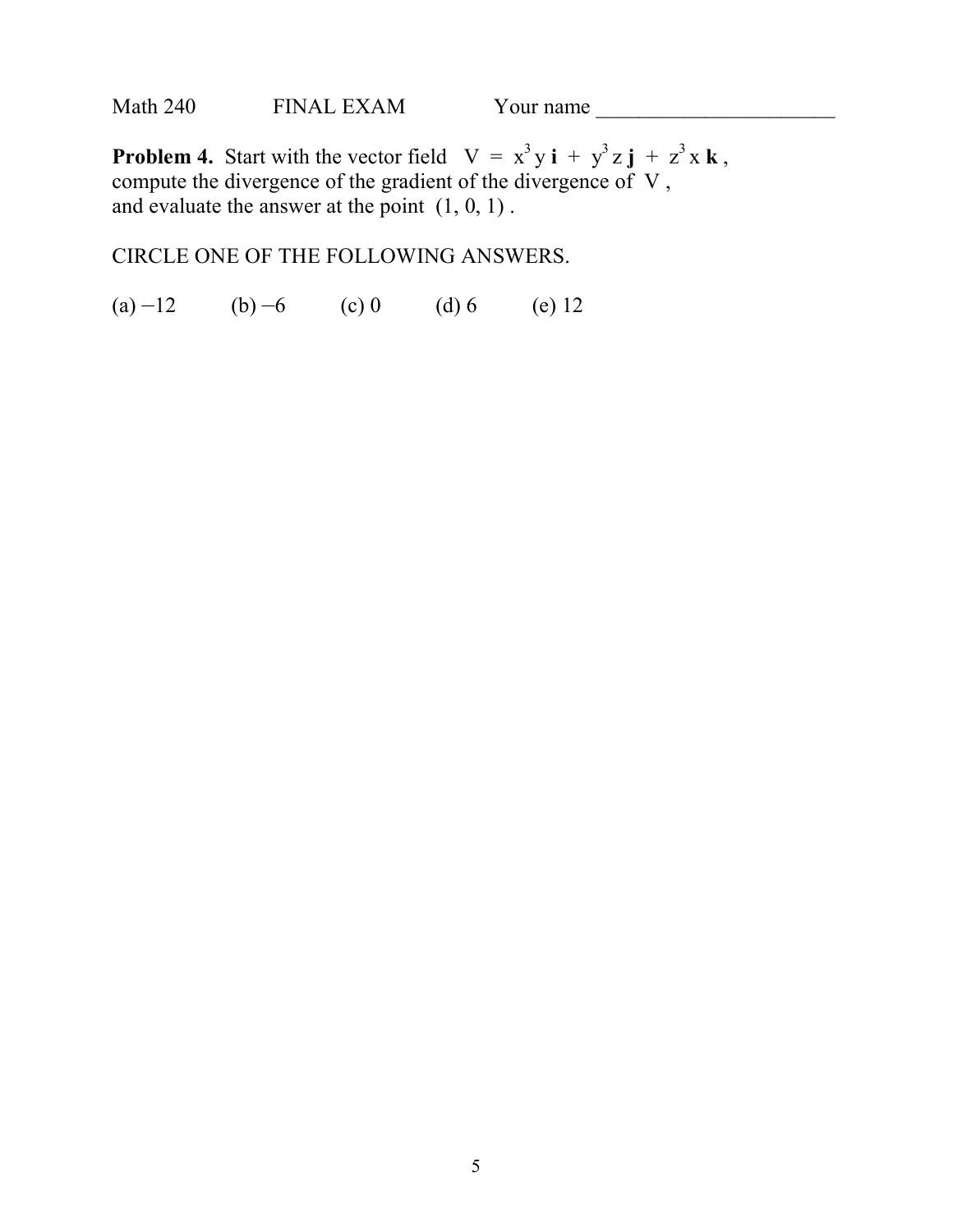**Problem 5.** Evaluate the line integral  $\int_C -y \, dx + x \, dy$ , where C is the circle  $(x-2)^2 + (y-3)^2 = 4$  oriented counterclockwise.

CIRCLE ONE OF THE FOLLOWING ANSWERS.

(a)  $-8\pi$  (b)  $-4\pi$  (c) 0 (d)  $4\pi$  (e)  $8\pi$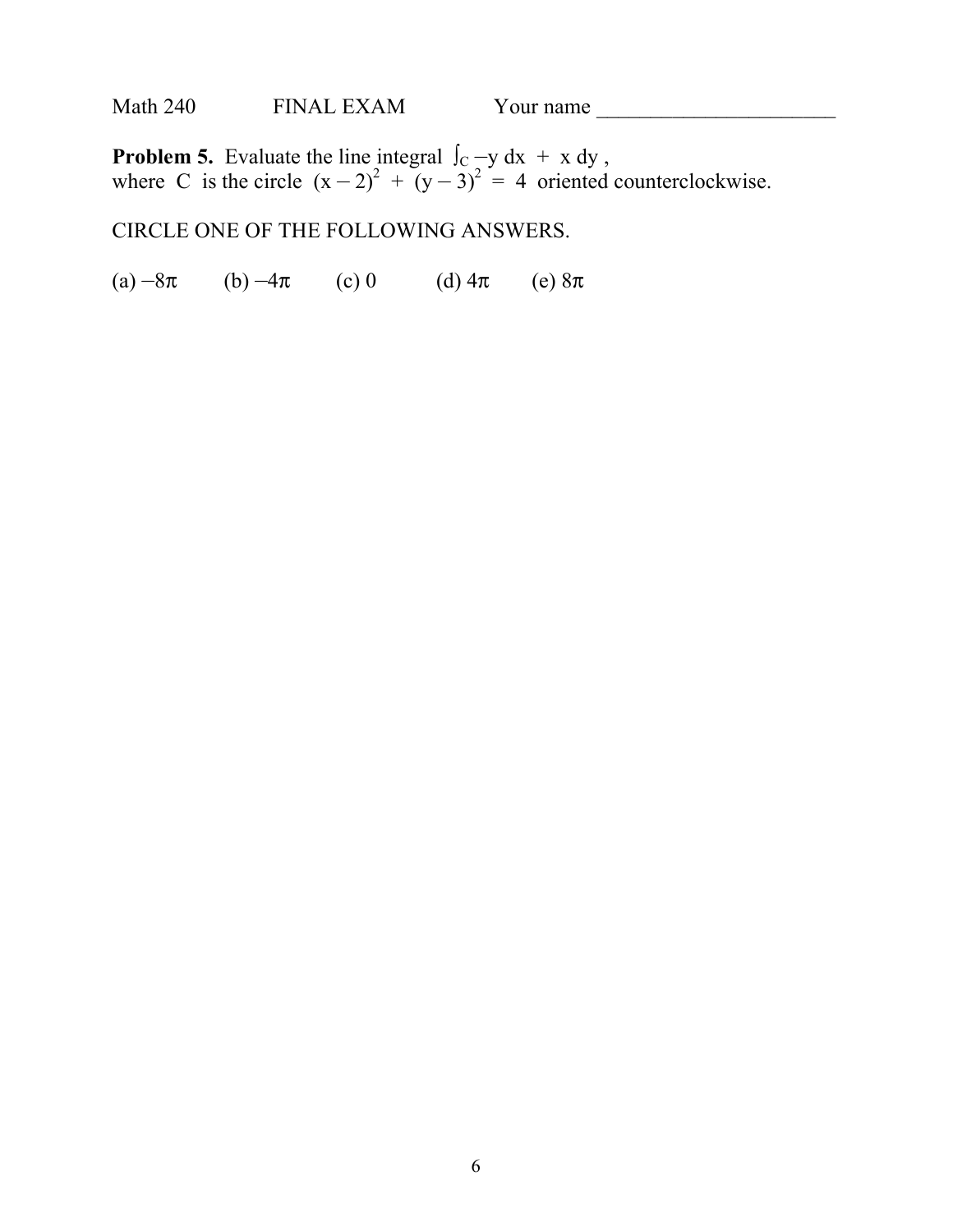| Math 240 | <b>FINAL EXAM</b> | Y our name |  |
|----------|-------------------|------------|--|
|----------|-------------------|------------|--|

**Problem 6.** Let S be the surface of the ellipsoid  $4x^2 + 4y^2 + 9z^2 = 4$  with  $z \ge 0$ , oriented by the outward pointing unit normal vector field **n** . Let V be the vector field  $V = y \mathbf{i} + x^2 \mathbf{j} + \sin(xyz) \mathbf{k}$ . Compute the flux of the curl of V through S .

CIRCLE ONE OF THE FOLLOWING ANSWERS.

(a)  $-2\pi$  (b)  $-\pi$  (c) 0 (d)  $\pi$  (e)  $2\pi$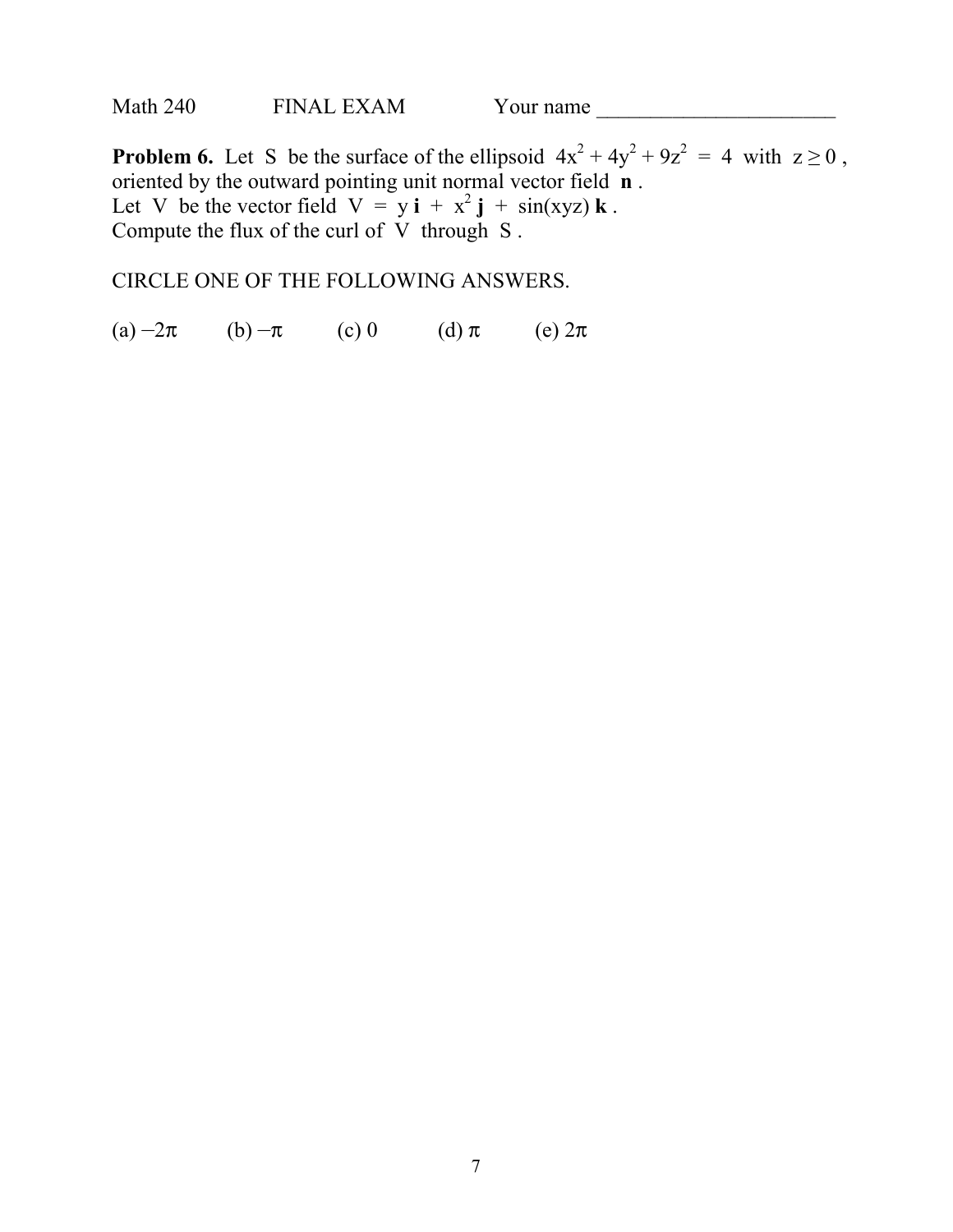| Math 240 | <b>FINAL EXAM</b> | Y our name |  |
|----------|-------------------|------------|--|
|----------|-------------------|------------|--|

**Problem 7.** Let C be the rectangular box consisting of all points  $(x, y, z)$ with  $0 \le x \le 1$ ,  $0 \le y \le 2$  and  $0 \le z \le 3$ . Let V be the vector field

$$
V = (2x + x3) i + (sin y - 2yz - 3x2y) j + (z2 - z cos y) k.
$$

Find the flux of the vector field V through the boundary of the box C.

## CIRCLE ONE OF THE FOLLOWING ANSWERS.

(a)  $-24$  (b)  $-12$  (c) 0 (d) 12 (e) 24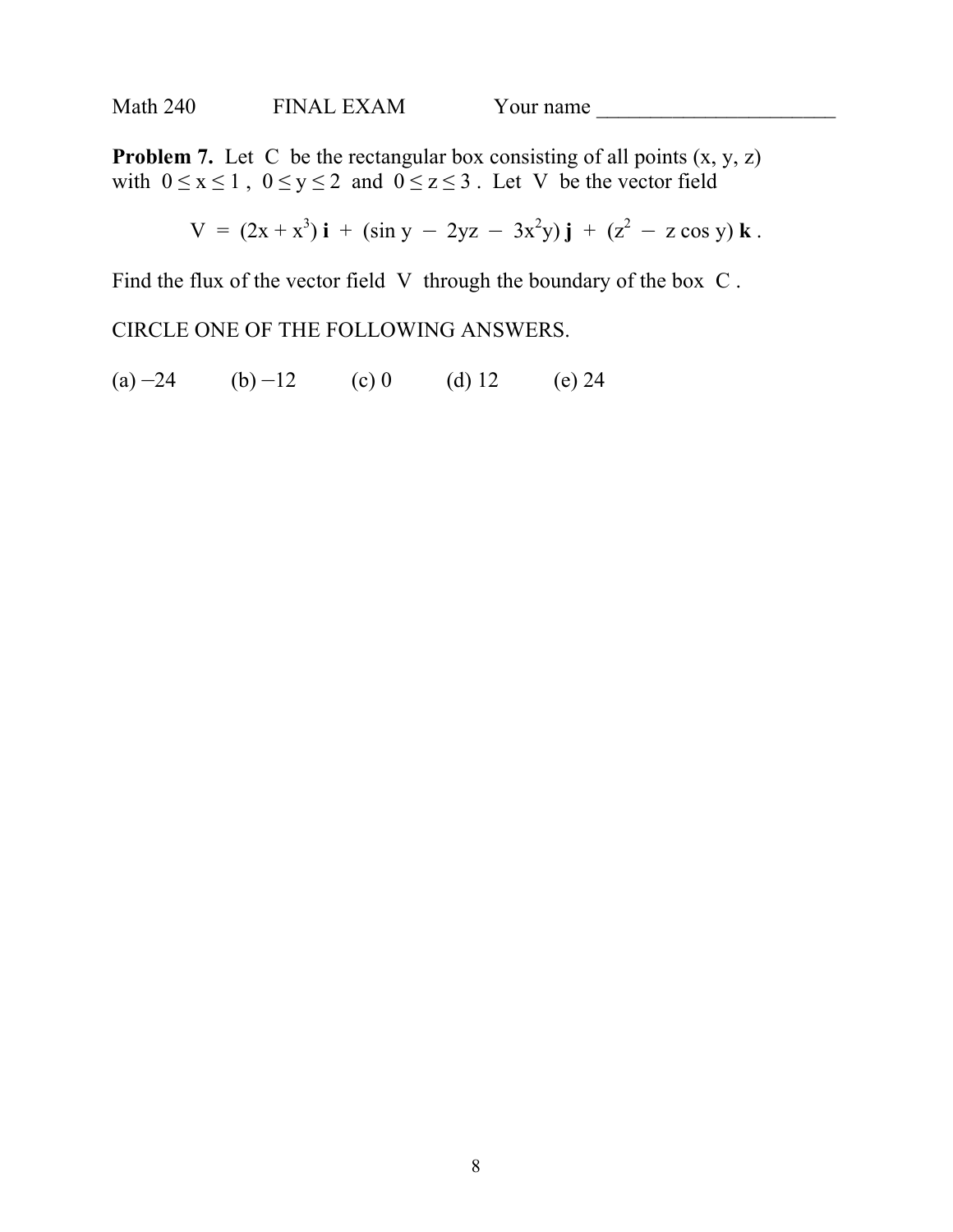**Problem 8.** Suppose that the function  $y(x)$  satisfies the differential equation  $y'' + y' - 6y = 6$  with initial values  $y(0) = 1$  and  $y'(0) = -1$ . Find the value of  $y(-1)$ .

CIRCLE ONE OF THE FOLLOWING ANSWERS.

(a)  $e^{-3} - e^{2} - 1$  (b)  $e^{-3} + e^{2} - 1$  (c)  $e^{3} - e^{-2} - 1$  (d)  $e^{3} + e^{-2} - 1$  (e)  $e^{3} + e^{-2} + 1$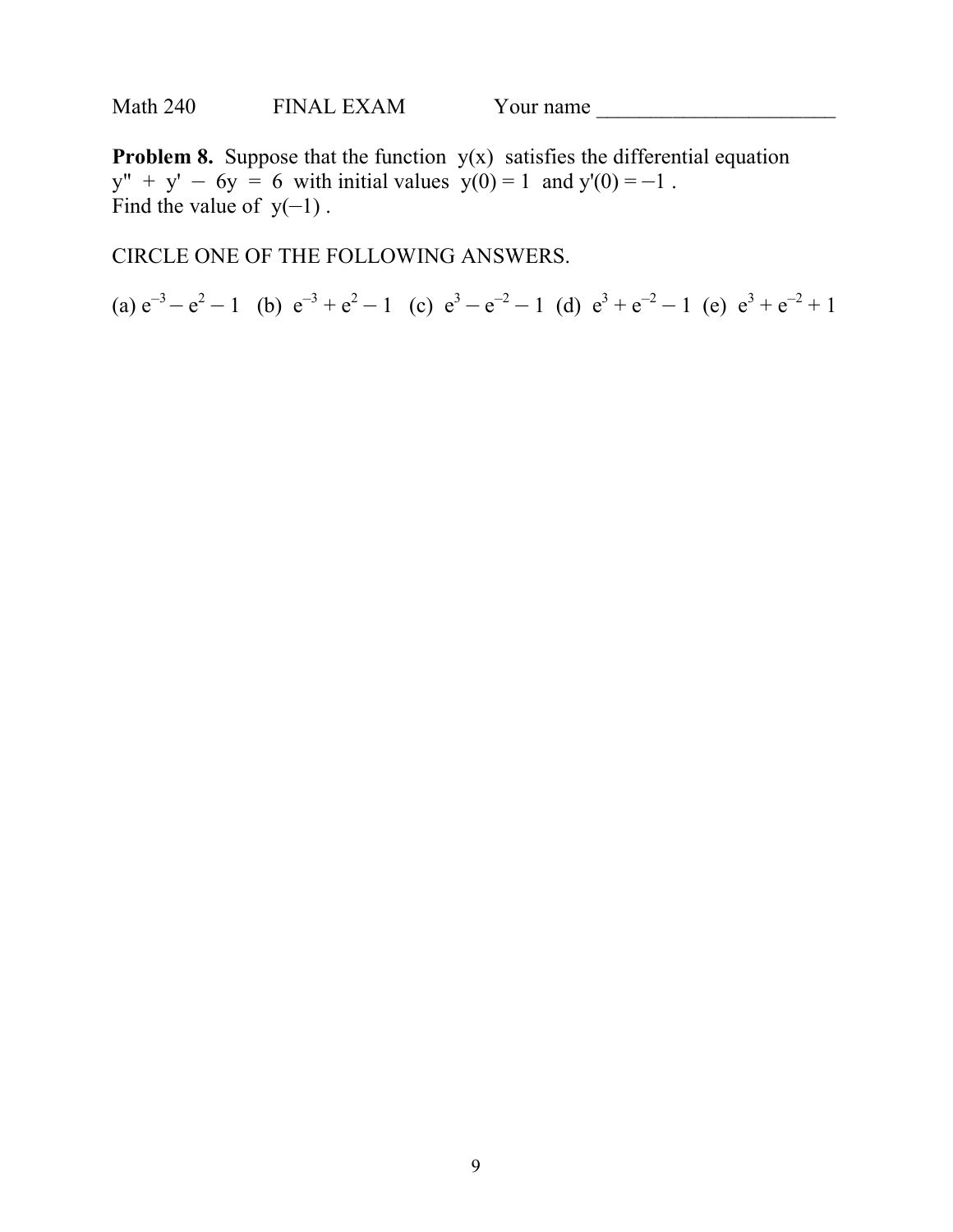| <b>Math 240</b> | <b>FINAL EXAM</b><br>Y our name |  |
|-----------------|---------------------------------|--|
|                 |                                 |  |

**Problem 9.** Solve the differential equation  $x^2y'' + 2xy' = 0$ with  $y(1) = 1$  and  $y'(1) = 1$ .

**You must put your answer here:**

y(x) = .

———————————————————————————————————————————————————————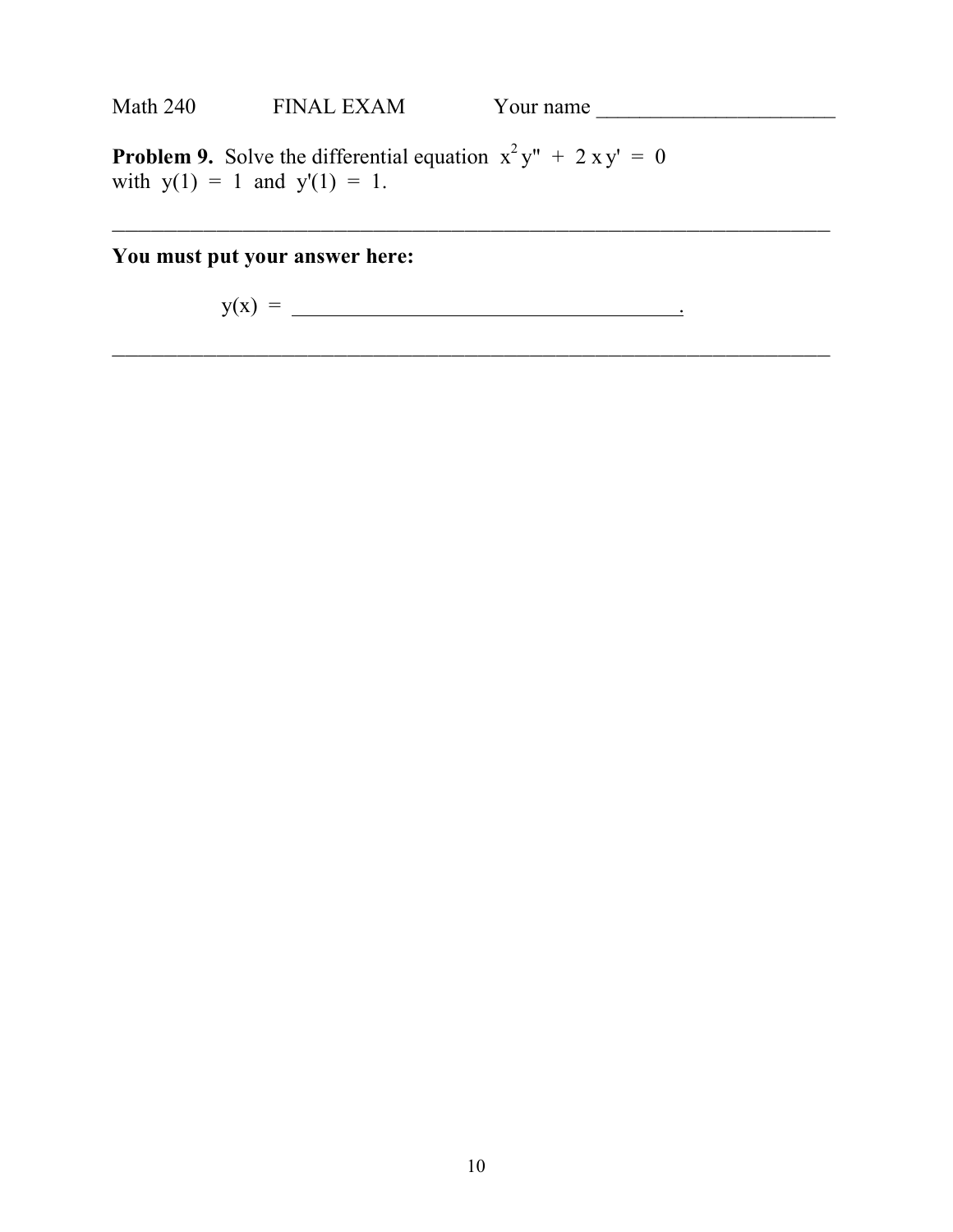**Problem 10.** Solve the following system of first order linear differential equations:

———————————————————————————————————————————————————————

———————————————————————————————————————————————————————

$$
dx/dt = x + 3y
$$
  
 
$$
dy/dt = 3x + y
$$

with initial conditions  $x(0) = 0$  and  $y(0) = 1$ .

**You must put your answer here:**

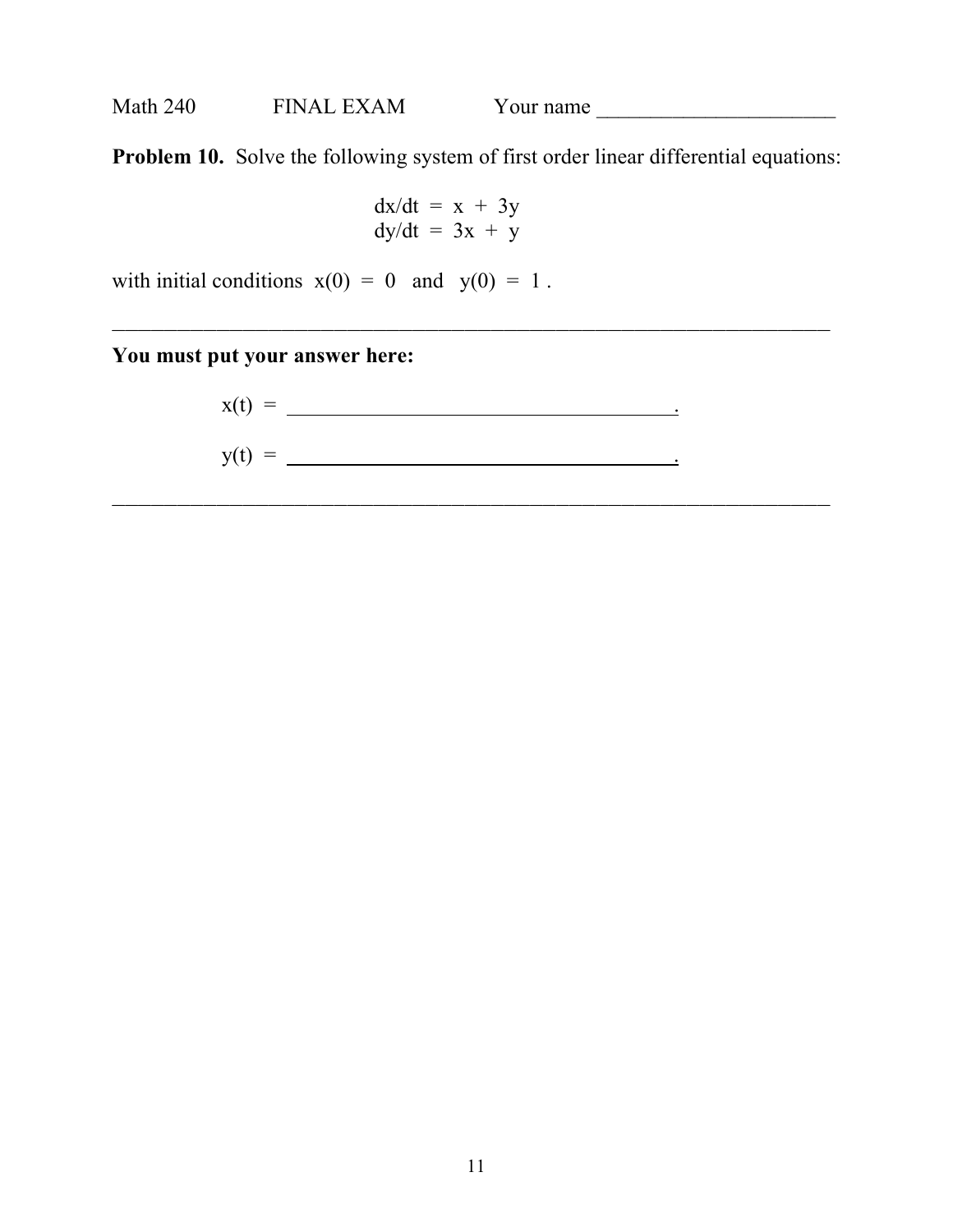**Problem 11.** Diagonalize the matrix  $A =$ 

$$
\begin{array}{cc} 2 & -1 \\ 2 & 5 \end{array}
$$

That is, find matrices P and D such that  $A = P D P^{-1}$ , where D is diagonal.

#### —————————————————————————————————————————————————————— **You must put the following answers here:**

(1) Eigenvalues of A (smaller one first) are  $\qquad$  and  $\qquad$ .

——————————————————————————————————————————————————————

(2) The corresponding eigenvectors of A (in the same order) are

 $\Box$  and  $\Box$ 

(3) The diagonal matrix  $D =$ 

(4) The matrix  $P =$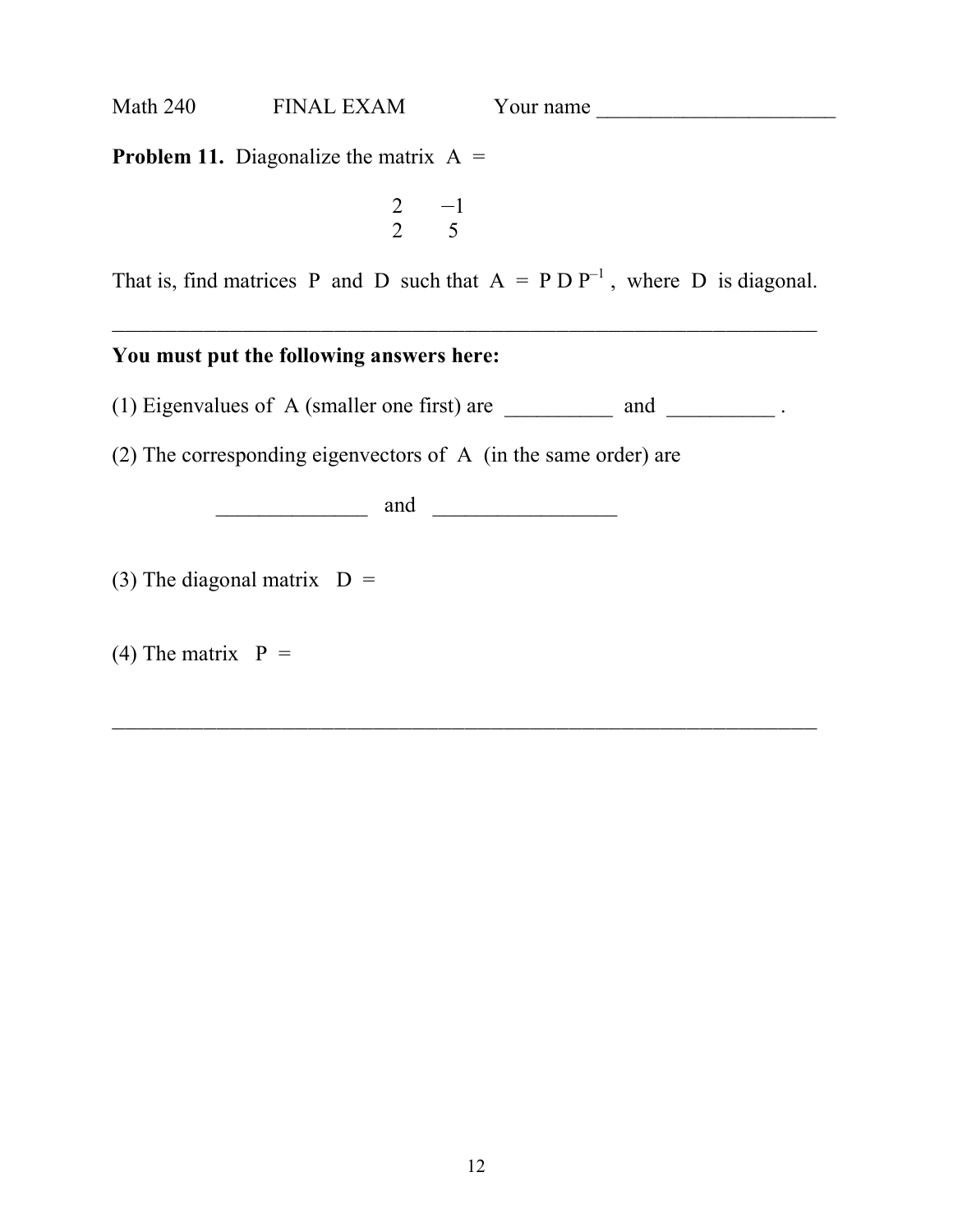Math 240 FINAL EXAM Your name \_\_\_\_\_\_\_\_\_\_\_\_\_\_\_\_\_\_\_\_\_\_

**Extra sheet for Problem 11.**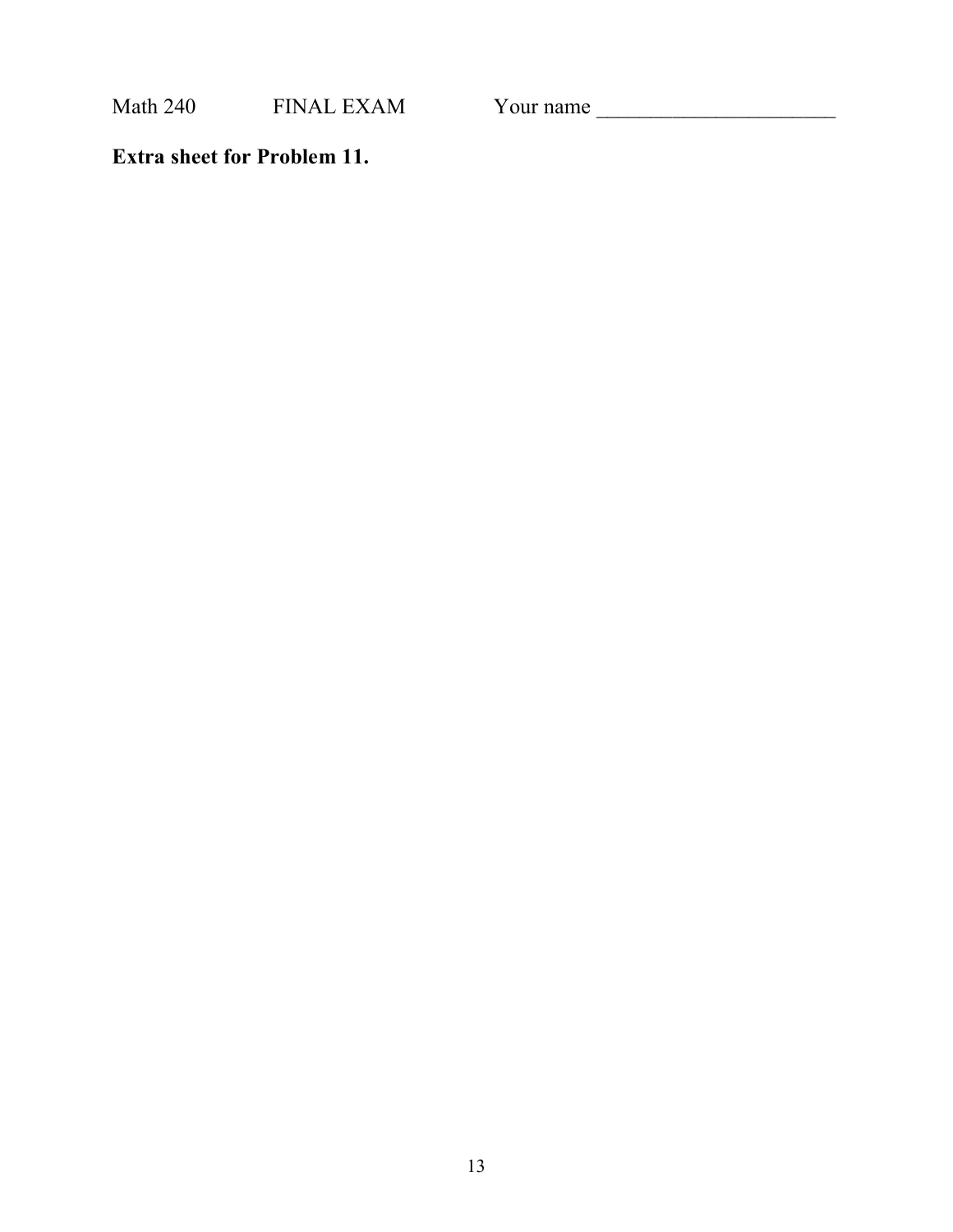**Problem 12.** Solve

 $y'' - x^2y = 0$ ,  $y(0) = 1$ ,  $y'(0) = 1$ 

by the method of power series, where  $y = c_0 + c_1 x + c_2 x^2 + ... + c_n x^n + ...$ giving the recursion formula for the coefficients, and the specific coefficient  $c_4$  of  $x^4$ in the power series for y .

—————————————————————————————————————————————————————————

—————————————————————————————————————————————————————————

## **You must put your answers here.**

(1) The recursion formula for the coefficients of the power series is:

(2) The coefficient of  $x^4$  is